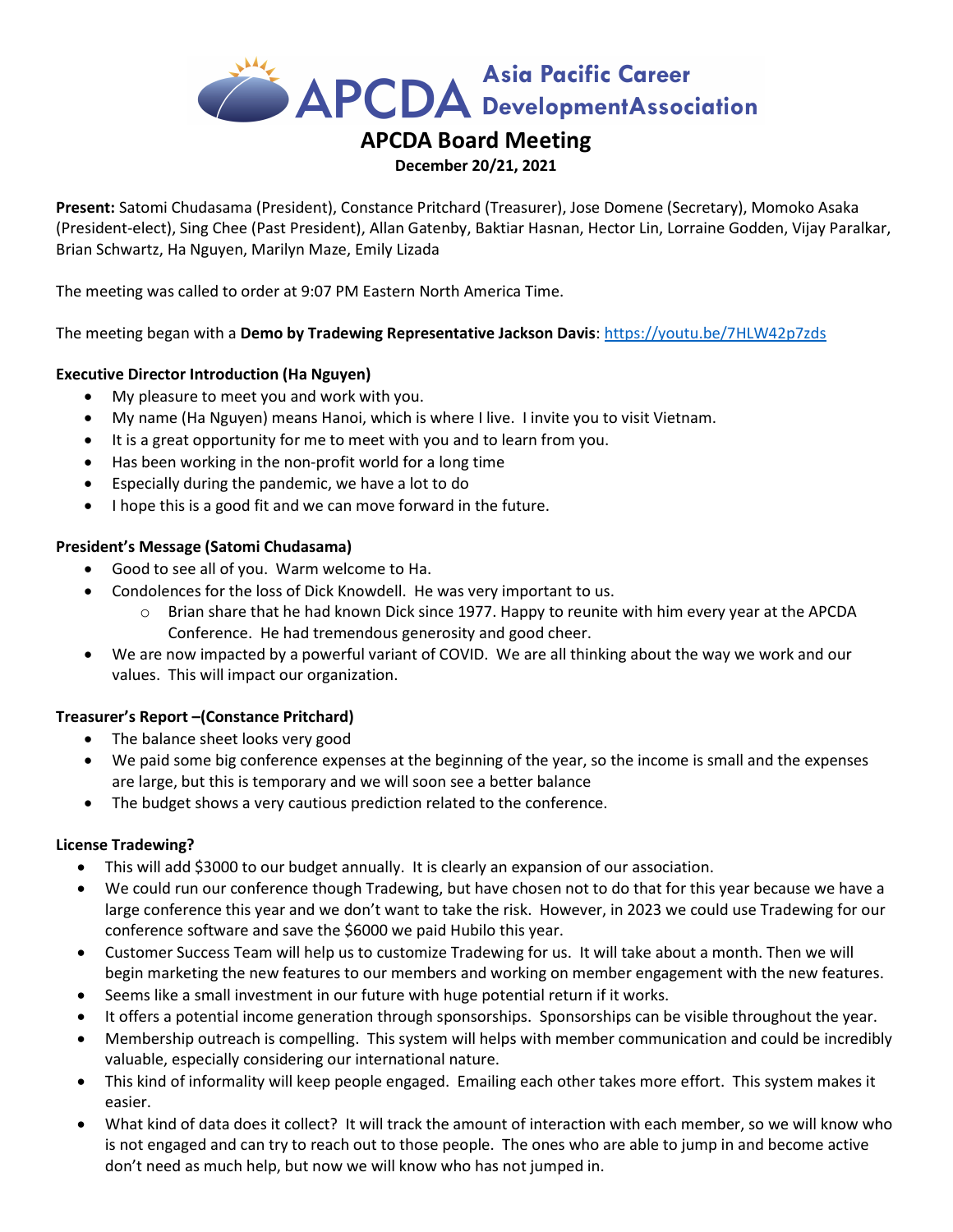- Can use for member discussions. Will they? We have offered so many ways to connect, but will they connect? Right now, many people are not engaging. We need to challenge all members to be engaged.
- This software will make committee work easier. It creates a central repository for their files, so they are easily findable. This will help committees to continue to move forward.
- We are all very busy anything that makes life easier is good.
- Vote on adoption: Unanimous agreement to license Tradewing.

# Future Goals

- We have run out of time for our meeting. We need to table this discussion until a future meeting. We can continue this discussion by email.
- Please share up to 3 goals with each other by google docs during the next 3 weeks. Add them to this doc: https://docs.google.com/document/d/1SE43XgHmugY8KpAlk8KSYFpnLRCfe63i5CfGu-Aamlo/edit
- When we next meet, we will prioritize the goals together.
- Please focus on goals for the next 5 years.
- Some goals might be easy to do, but achieve less. Others take more energy, but have a bigger return. When we get to the prioritization stage, we need to prioritize based on the importance.
- Priority right now: invest time in Tradewing and the conference.

# Journal Editor Search

- Need to set the stipend
	- Brian suggested \$500 annually. NCDA pays \$2000 per issue (\$8000 annually). The Canadian Journal of Counselling and Psychotherapy pays its editor \$10,000 USD annually.
	- Ask staff to collect more data on stipends for journal editors in Asia.
- Need to identify viable candidates
	- Where should we look for candidates?
	- How should this be announced?
	- Timing of announcements
	- Search committee

# Staff Reports

- Ha has accepted a major project to document committee relationships (how do committees and staff and councils work together - where does the responsibility of the committee end and the responsibility of the staff begin). Allan Gatenby and Vijay Paralkar met with her to work on this.
- Ha had accepted a project to increase applications for Scholarship. She will contact the Country Representatives to ask for the names and addresses of training programs for career practitioners in their own country. She will compile a list for use each year to get more of these programs to announce the scholarship to their students.
- We have a potential new Affiliate: NPOCA (National Program On Career Awareness). Arun Mittal (our North India Representative) is the head of this association.
- Local Organization Educational Program Accreditation: Marilyn needs to work with PAC to get the accreditation process moving forward.
- China Meeting
	- Brian Schwartz organized a meeting Dec 6
	- Attempting to establish a Social Enterprise in China
	- Planning to hold a conference in-person prior to our May Conference
- Webinars and Meetings:
	- Jan 13 2023 Kazakhstan Conf Planning Mtg 7AM EST
	- Jan 13/14 New Member Orientation 9PM EST
	- Jan 17/18 Officer Mtg 9PM EST
	- Jan 24/25 Trauma Webinar 9PM EST
	- Jan 31 Feb 11 Ha on vacation for Chinese New Year
	- Feb 10/11 Potential Member Meetup 9PM EST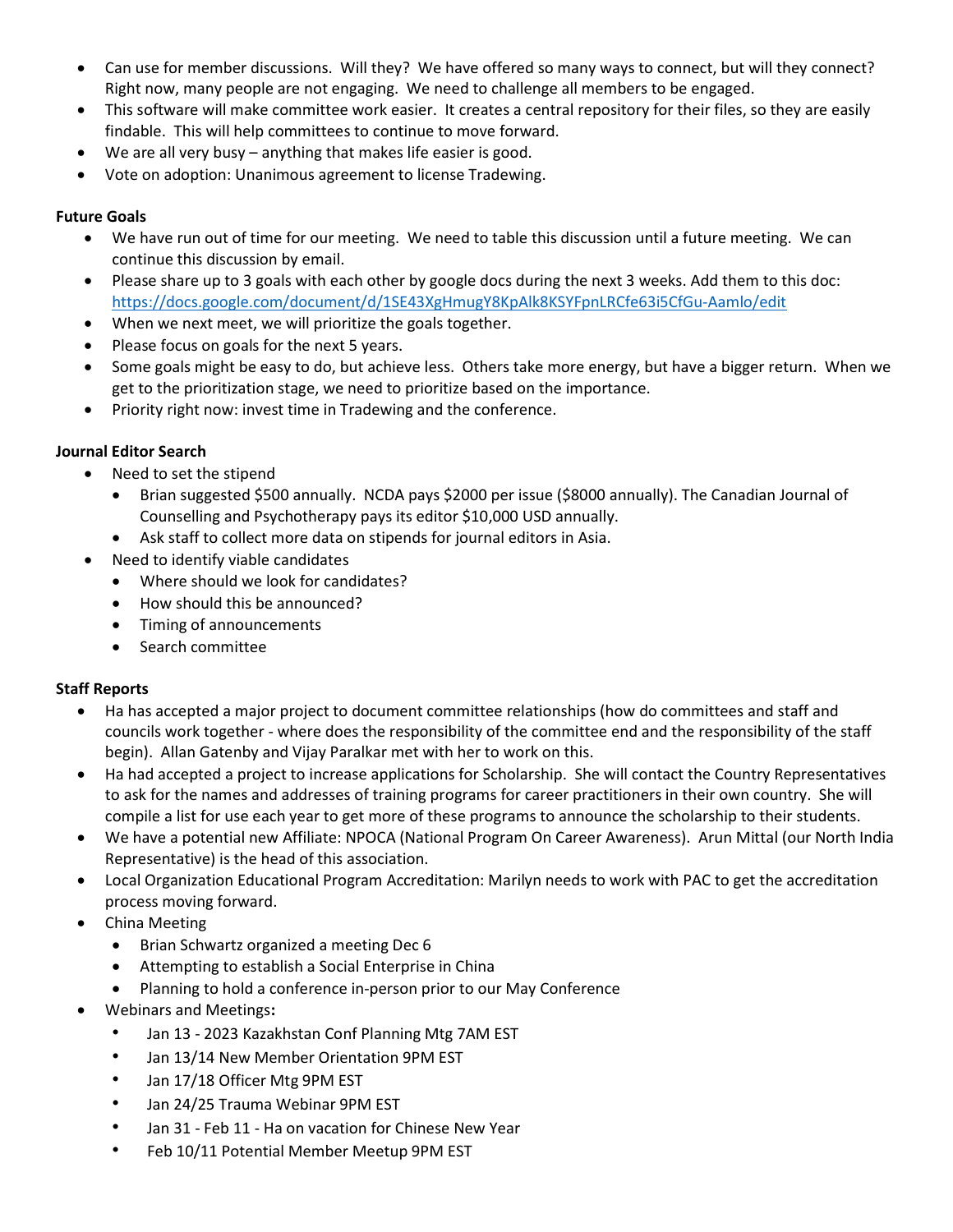• Feb 14/15 Board Mtg 9PM EST

## 2022 APCDA/IAEVG Conference

- **•** Theme: Embracing Lifelong Career Development
- We have completed our part of the conference submission review process, and are waiting for IAEVG to inform us about their part
- May 16-20: Virtual (M-W-F)
	- 55 Skill Builder and Practices presentations accepted
	- 34 Research Sessions and 2 Poster Sessions
- May 24-27

| <b>Time</b>              | <b>Session ID</b> | Event                                                                                    |
|--------------------------|-------------------|------------------------------------------------------------------------------------------|
| Tuesday, May 24          |                   |                                                                                          |
| $10$ am $-1$ pm          | 401               | PDI 1: Guiding Principles of Career Development: Career Work in Action<br>by Riz Ibrahim |
| $2 - 5$ pm               | $451 - 453$       | Tours of SMU, Careers Connects (WSG), and Enabling Village. Each                         |
|                          |                   | virtual tour will last 1 hour or less.                                                   |
| <b>Wednesday, May 25</b> |                   |                                                                                          |
| $9 - 10$ am              | 501               | BYOF* Beverage Break, Discussion Topics, and Meetings                                    |
| $10 - 11$ am             | 511               | Welcome Speaker: Professionalizing Career Services Delivery in                           |
|                          |                   | Singapore and a Data-Driven Approach to Service Design by Lynn Ng                        |
| $11 - 11:40$ am          | 521               | <b>APCDA Awards Ceremony</b>                                                             |
| 11:40 am - Noon          | 522               | BYOF* Beverage Break and Networking in the Lounge                                        |
| $Noon - 1 pm$            | 531               | Keynote 2: Thinking Like an Employer to Help Your Clients Succeed                        |
|                          |                   | by Elisabeth Sanders-Park                                                                |
| $1 - 2$ pm               | 541               | BYOF* Lunch Break, Discussion Topics, and Meetings                                       |
| $2 - 3$ pm               | 551               | Keynote 3: Lifelong Guidance in the Heart of Lifelong Learning                           |
|                          |                   | by Raimo Vuorinen                                                                        |
| $3 - 4:30$ pm            | 561               | Panel Discussion: Global Perspectives on Innovative Research in Career                   |
|                          |                   | Guidance                                                                                 |
| $4:40 - 5$ pm            | 571               | <b>IAEVG Awards Ceremony</b>                                                             |
| $5 - 6$ pm               | 581               | Cultural Gala: 50-minute video of cultural performances by                               |
|                          |                   | Singaporeans                                                                             |
| Thursday, May 26         |                   |                                                                                          |
| $9 - 10$ am              | 601               | BYOF* Beverage Break, Discussion Topics, and Meetings                                    |
| $10 - 11$ am             | 611               | Keynote 4: Nurturing an Ecosystem for Lifelong Career Development                        |
|                          |                   | by Riz Ibrahim                                                                           |
| $11 - 11:20$ am          | 621               | BYOF* Beverage Break and Networking in the Lounge                                        |
| $11:20$ am $-1$ pm       | 622               | Panel Discussion: Hope-Action through Intergenerational Mentoring by                     |
|                          |                   | Norm Amundson, Spencer Niles, Andrea Fruhling, and Jennifer Niles                        |
| $1 - 2$ pm               | 641               | BYOF* Lunch Break, Discussion Topics, and Meetings                                       |
| $2 - 3$ pm               | 651               | Keynote Speaker 5: Challenges of Managing Work and Family Roles in                       |
|                          |                   | Time of COVID Pandemic and Rapid Technology Changes                                      |
|                          |                   | by Rachel Gali                                                                           |
| $3 - 4:30$               | 661               | Panel Discussion: Global Perspectives on Innovative Practices                            |
| $4:30 - 5$               | 671               | <b>SSS</b>                                                                               |
| $5 - 6$ pm               | 681               | <b>Closing Ceremony</b>                                                                  |
| Friday, May 27           |                   |                                                                                          |
| $10$ am $-1$ pm          | 711               | PDI 2: 5 Keys to Helping People Start Careers by Elisabeth Sanders-Park                  |